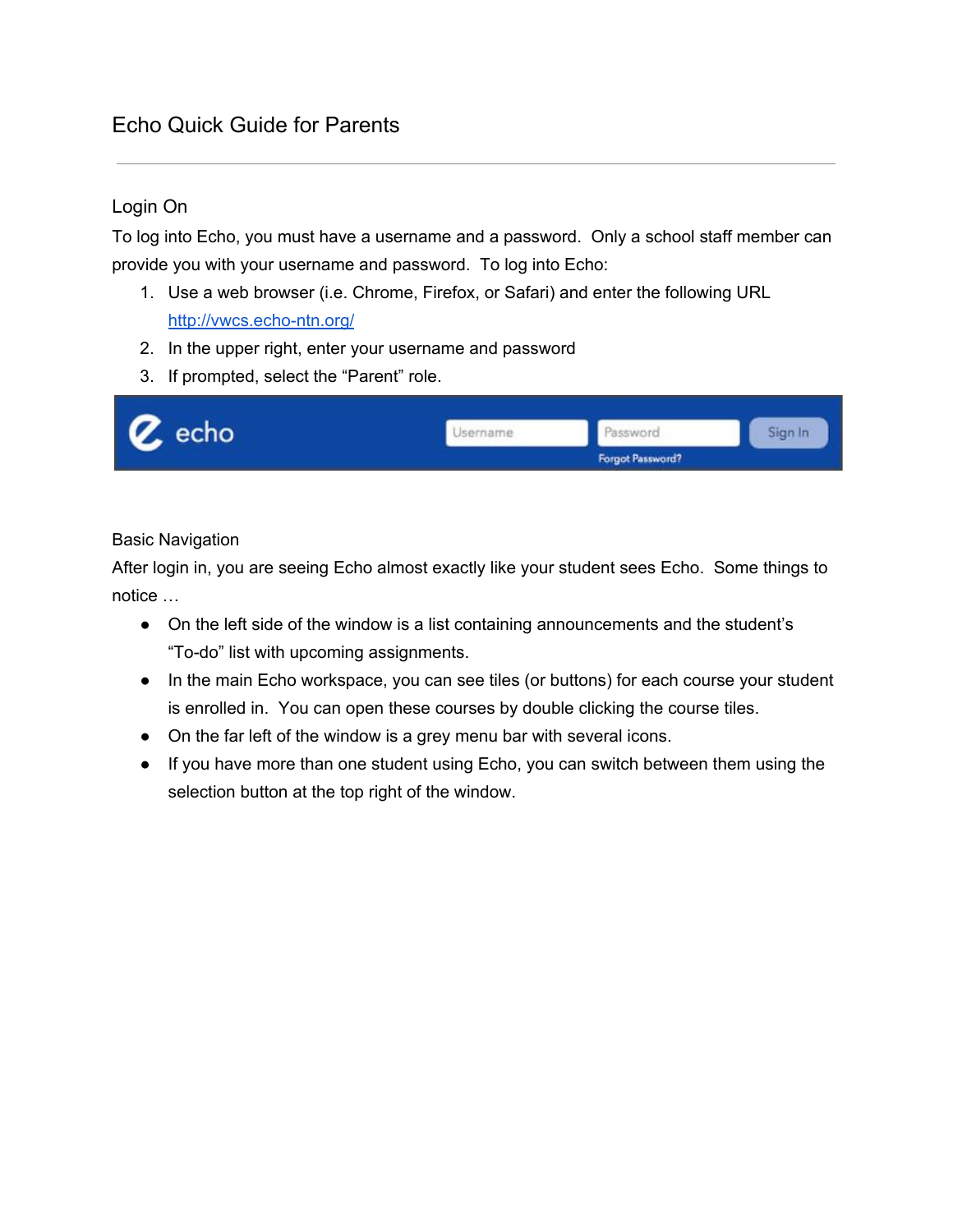

## Viewing Student Grades

 To view your student's grades, open the "Performance" tool in the left menu bar. It looks like a gauge on your car's dashboard. Inside the Performance tool, at the top you will see a series of graphs that represent how your student is performing against the school-wide outcomes across all of his or her courses. Below that is a list of the individual courses your student is enrolled in



and his or her grades.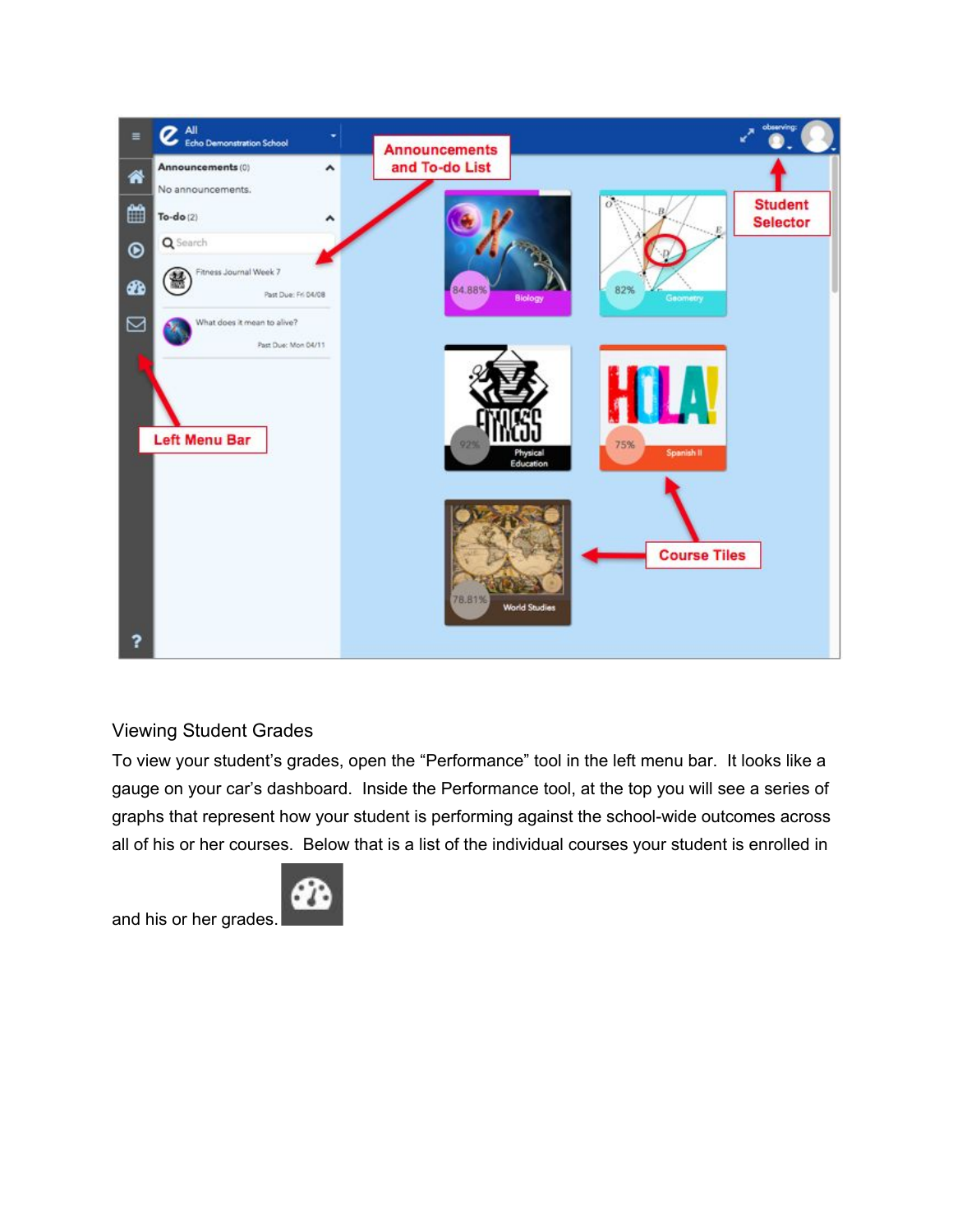| ≝<br>$\bullet$<br>20 | 79%<br>Agency |                           | 77%<br>Collaboration |        | 84%<br>Knowledge &<br>Thinking |      | 81%<br>Oral<br>Communication |      | 77%<br>Written<br>Communication |          | <b>Performance</b><br><b>Average Across</b><br><b>All Course</b> |        |         |                                |
|----------------------|---------------|---------------------------|----------------------|--------|--------------------------------|------|------------------------------|------|---------------------------------|----------|------------------------------------------------------------------|--------|---------|--------------------------------|
| Ø                    |               | Course                    |                      | Score  | Progress (gradable)            |      | Progress (all activities)    |      |                                 |          | Ag Co Kn                                                         |        | $Or$ Wr |                                |
|                      |               | Biology                   | O                    | 84.88% |                                | 75%  |                              | 75%  | 88%                             | 80%      | 85%                                                              | 85%    | 80%     |                                |
|                      |               | Geometry                  | w                    | 82%    |                                | 100% |                              | 100% | 82%                             | $\alpha$ |                                                                  |        |         | <b>Current</b>                 |
|                      | 鬹             | <b>Physical Education</b> | $\circ$              | 92%    |                                | 50%  |                              | 50%  |                                 |          |                                                                  |        |         | <b>Course</b><br><b>Grades</b> |
|                      | <b>HLA</b>    | Spanish II                | O                    | 75%    |                                | 100% |                              | 100% | 75%                             |          | 75%                                                              | $\sim$ | 75%     |                                |
|                      |               | <b>World Studies</b>      | O                    | 78.81% |                                | 100% |                              | 100% | 72%                             | 73%      | 84%                                                              |        | 78% 76% |                                |

 By clicking on the course name in the list (or when you open a course before clicking the "Performance" tool), you can dive deeper into your child's performance within that course. From within a course, the "Performance" tool allow you browse various aspects of student performance including grades on assignments, mastery of the course objectives and any badges the student may have earned.



Opening Courses